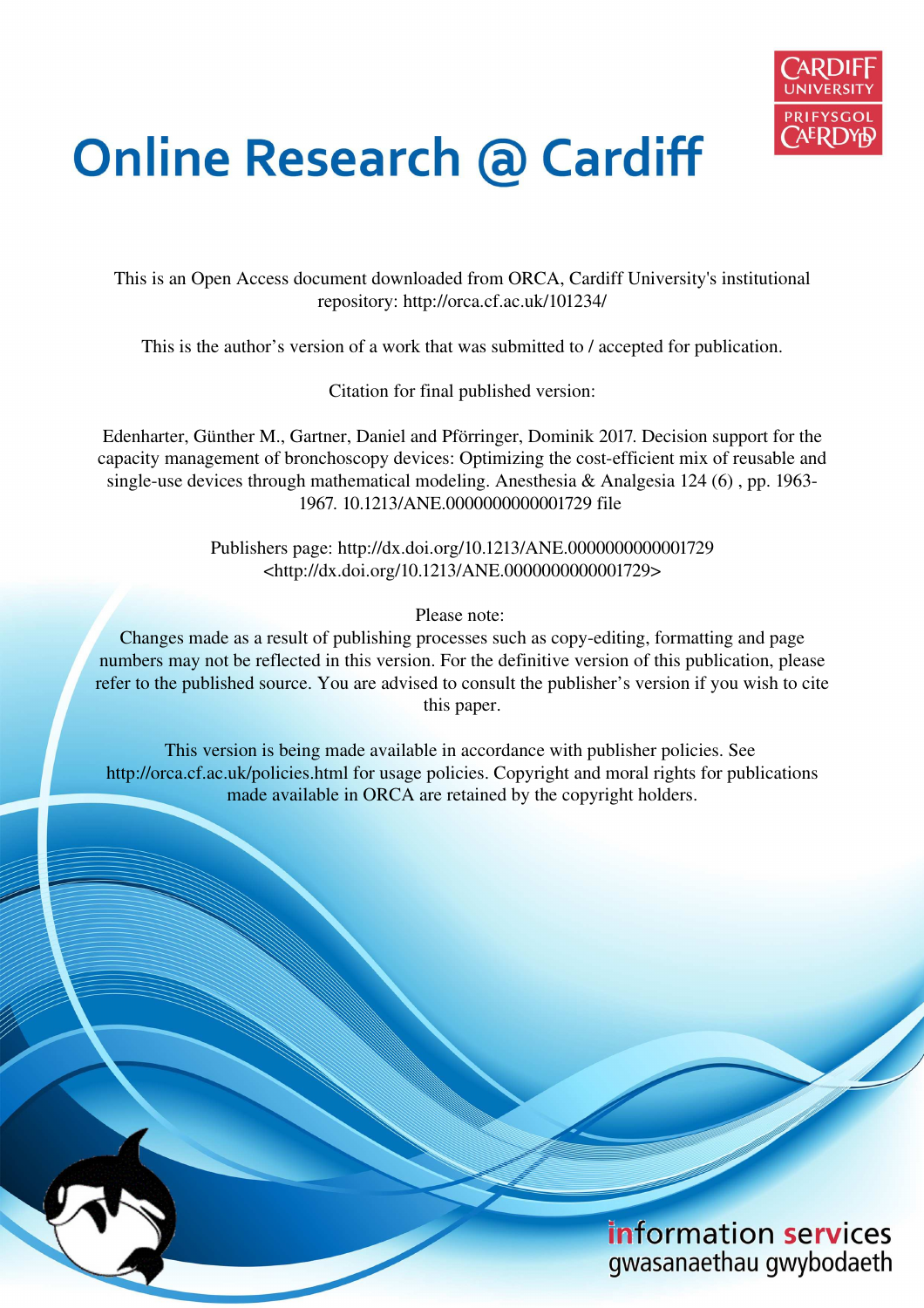## Decision Support for the Capacity Management of Bronchoscopy Devices: Optimizing the Cost-Efficient Mix of Reusable and Single-Use Devices Through Mathematical Modeling

Günther M. Edenharter, MD,\* Daniel Gartner, MS,† and Dominik Pförringer, MD‡

BACKGROUND: Increasing costs of material resources challenge hospitals to stay profitable. Particularly in anesthesia departments and intensive care units, bronchoscopes are used for various indications. Ineficient management of single- and multiple-use systems can inluence the hospitals' material costs substantially. Using mathematical modeling, we developed a strategic decision support tool to determine the optimum mix of disposable and reusable bronchoscopy devices in the setting of an intensive care unit.

**METHODS:** A mathematical model with the objective to minimize costs in relation to demand constraints for bronchoscopy devices was formulated. The stochastic model decides whether single-use, multi-use, or a strategically chosen mix of both device types should be used. A decision support tool was developed in which parameters for uncertain demand such as mean, standard deviation, and a reliability parameter can be inserted. Furthermore, reprocessing costs per procedure, procurement, and maintenance costs for devices can be parameterized.

RESULTS: Our experiments show for which demand pattern and reliability measure, it is efficient to only use reusable or disposable devices and under which circumstances the combination of both device types is beneficial.

CONCLUSIONS: To determine the optimum mix of single-use and reusable bronchoscopy devices effectively and efficiently, managers can enter their hospital-specific parameters such as demand and prices into the decision support tool.

The software can be downloaded at: [https://github.com/drdanielgartner/bronchomix/.](https://github.com/drdanielgartner/bronchomix/) (Anesth Analg 2017;XXX:00–00)

In the long history of bronchoscopy, the optical tool for the procedure always has been and still is a very precious device. Its quality and state of care codetermines the result of the examination. Therefore, the device h n the long history of bronchoscopy, the optical tool for the procedure always has been and still is a very precious device. Its quality and state of care codetermines be handled with care. However, conventional multiple-use products require substantial expenses for buying, cleaning, sterilization, and general maintenance and repair.

In 1990 Mehta et al<sup>1</sup> were the first to point out the high costs of repair and maintenance concerning bronchoscopies. Since then, those expenses have further increased and are unlikely to decrease in the future.<sup>2</sup> In the last few years, single-use devices have been developed and already are used in many clinical settings. Those systems incur only the purchase price and are limited to just one single examination. No expenses for cleaning, maintenance, and repair arise,

Funding: None.

DOI: 10.1213/ANE.0000000000001729

and the risk of cross-contamination<sup>3</sup> can be minimized. They also offer the benefit of a virtually unlimited parallel use, whereas reusable products limit physicians to linear use, defined as one procedure following the other, interrupted by cleansing and rearming times.

In addition to requirements on technical properties of the device, frequency and urgency of bronchoscopy examinations may inluence the choices of managers and physicians. A direct comparison of the potential advantages and disadvantages of the 2 systems focusing on costs can help hospitals in their procurement decisions. So far, some studies on costs for reusable bronchoscopes have focused on repair and maintenance in a pulmonology setting.<sup>1,4,5</sup> Other studies compare costs for reusable with disposable devices for the purpose of intubation.<sup>2,6-8</sup> So far, no generalizable model had existed or was readily available to compare cost structures for the 2 types of devices or to support the decision making toward an optimum number of reusable and disposable bronchoscopes on a strategic level. Therefore, goal of our study is 2-fold: First, we develop a model allowing physicians and hospital managers to calculate the economically ideal setup for uncertain demand. Linking our model with a graphical user interface-based decision support tool is the second goal of our study.

#### METHODS

In this study, the problem of planning the mix of singleuse and reusable bronchoscopy devices was approached by the use of a mathematical model that is presented in the Technical Appendix. It can be stated as follows: Determine

From the \*Klinikum rechts der Isar, Technische Universität München, Klinik für Anaesthesiologie, München, Germany; †School of Mathematics, Cardiff University, United Kingdom; and ‡Klinikum rechts der Isar, Technische Universität München, Klinik und Poliklinik für Unfallchirurgie, München, Germany.

Accepted for publication October 4, 2016.

The authors declare no conflicts of interest.

Günther M. Edenharter and Dominik Pförringer equally contributed to this article.

Reprints will not be available from the authors.

Copyright © 2017 International Anesthesia Research Society Address correspondence to Dominik Pförringer, MD, Klinikum rechts der Isar, Technische Universität München, Klinik und Poliklinik für Unfallchirurgie, München, Germany. Address e-mail to [Dominik.Pfoerringer@mri.tum.de.](mailto:Dominik.Pfoerringer@mri.tum.de)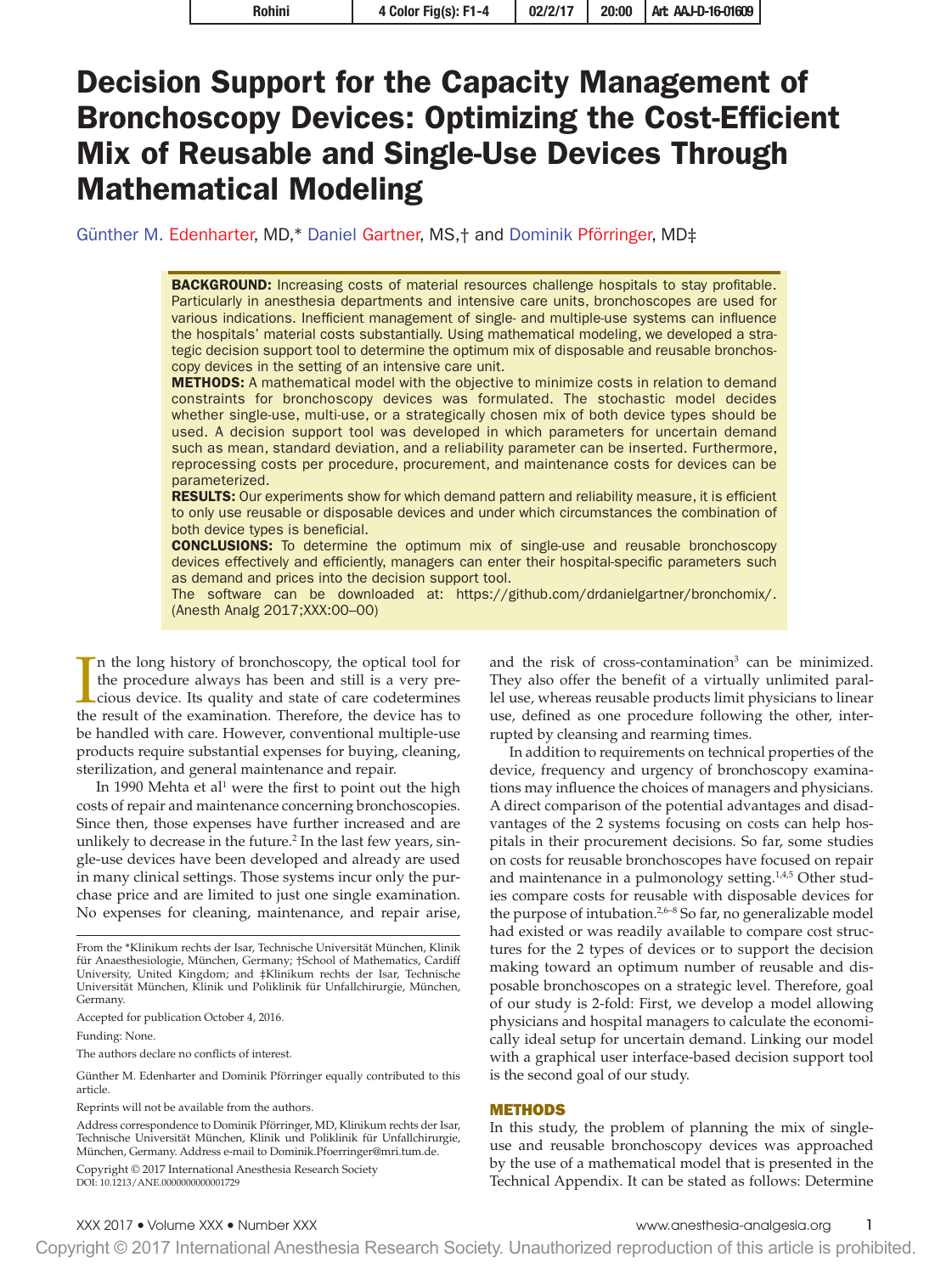| 02/2/17<br>4 Color Fig(s): F1-4<br>Rohini | 20:00 | Art AAJ-D-16-01609 |  |
|-------------------------------------------|-------|--------------------|--|
|-------------------------------------------|-------|--------------------|--|

Capacity Management of Bronchoscopy Devices

the cost-eficient mix of reusable and disposable bronchoscopes subject to uncertain demand.

The established model takes into account the following cost terms:

- costs for buying a new disposable device,
- • costs for buying a new reusable device, and
- • reprocessing costs (once a reusable device was used, it has to be reprocessed).

In addition, each reusable device can cover a certain amount of demand during its lifetime.

#### Objective Function and Constraints

The objective function of the model minimizes 3 terms. First, the costs of disposable devices are minimized when the remainder of the objective function focuses on the reusable devices. In the second term of the objective function, costs associated with buying reusable bronchoscopes are minimized. The costs of reprocessing reusable devices are minimized in the third term of the objective function. The constraints of the model ensure that uncertain demand is covered by a user-deined reliability measure.

#### Bronchomix—A Decision Support Tool to Calculate the Optimal Mix of Bronchoscopes

We developed a Java-based decision support tool that simplifies the process to determine the optimal mix of bronchoscopes given information about demand, costs, and the decision maker's reliability measure. The decision maker can plug cost and demand information into the decision support tool (Figures 1 and 2), and the output gives the optimal mix of bronchoscopes. The tool and installation directions are available at [https://github.com/drdanielgartner/bronchomix.](https://github.com/drdanielgartner/bronchomix)

The study is a mathematical model without personal patient data. Therefore, approval from an institutional review board is not necessary.

#### RESULTS

In our experimental analysis section, we describe the parameters that we used to carry out in our study, followed by a presentation of our results.

#### Demand, Reprocessing Times, and Costs

Table 1 provides an overview of realistic cost parameters and expected demand. Both were obtained from the Department of Anesthesia and Intensive Care of the Klinikum rechts der Isar, Medical Center of the Technical University of Munich, Germany.

#### Cost Analysis Results

Figure 1 shows the solution with a Gaussian distributed demand, mean,  $\mu = 950$  standard deviation  $\sigma = 50$ , and reliability measure  $\alpha = 0.95$ . The cost parameters are set according to Table 1. Figure 1 reveals that the solution of the program decides to buy 2 reusable and 33 disposable bronchoscopes.

Figure 2 shows another example with the same cost values and distribution parameters but with a reliability measure of  $\alpha$  = 0.95. The figures reveal that now, the optimal solution

| File Help                            |       |   |                              |      |
|--------------------------------------|-------|---|------------------------------|------|
| <b>Reusable Devices - Parameters</b> |       |   | <b>Solution</b>              |      |
| Purchasing costs                     | 10000 | € | Optimal #reusables           | 2.0  |
| #Bronchoscopies per device           | 500   |   | Optimal #disposables         | 33.0 |
| Reprocessing costs per use           | 27    | € | Calculate optimal device mix |      |
| Purchasing costs                     | 240   |   |                              |      |
|                                      |       |   |                              |      |
| <b>Demand - Parameters</b>           |       |   |                              |      |
|                                      |       |   |                              |      |
| Expected Bronchoscopy demand µ       | 950   |   |                              |      |
| Demand standard deviation of         | 50    |   |                              |      |

Figure 1. Optimal solution for  $\mu$  = 950, standard deviation of  $\sigma$  = 50 bronchoscopies, and reliability measure  $\alpha$  = 0.95.

| File Help                             |       |   |                              |     |
|---------------------------------------|-------|---|------------------------------|-----|
| <b>Reusable Devices - Parameters</b>  |       |   | <b>Solution</b>              |     |
| <b>Purchasing costs</b>               | 10000 | £ | Optimal #reusables           | 20  |
| #Bronchoscopies per device            | 500   |   | Optimal #disposables         | 0.0 |
| Reprocessing costs per use            | 27    | € | Calculate optimal device mix |     |
| <b>Disposable Devices - Parameter</b> |       |   |                              |     |
| <b>Purchasing costs</b>               | 240   | € |                              |     |
| <b>Demand - Parameters</b>            |       |   |                              |     |
| Expected Bronchoscopy demand µ        | 950   |   |                              |     |
| Demand standard deviation of          | 50    |   |                              |     |
|                                       | 0.5   |   | $0.5$ $\circ$                | 1.0 |

**Figure 2.** Optimal solution for  $\mu$  = 950, standard deviation of  $\sigma$  = 50 bronchoscopies, and reliability measure  $\alpha = 0.5$ .

| Table 1. Cost Parameters for the Economic Analysis |                                   |                                     |
|----------------------------------------------------|-----------------------------------|-------------------------------------|
| <b>Costs</b>                                       | <b>Reusable</b><br><b>Devices</b> | <b>Disposable</b><br><b>Devices</b> |
| Purchase                                           | \$10752.50                        | \$258.06                            |
| Maintenance and repair/device/year                 | \$3225.75                         |                                     |
| Reprocessing per bronchoscopy                      | \$29.03                           |                                     |

is that 2 reusable but no disposable devices should be purchased. The example demonstrates that decreasing the reliability measure  $\alpha$  leads to a decreasing purchase of devices.

#### Robustness of Our Results Using Demand Variation

Using a demand factor between 1% and 500%, we multiplied the baseline demand of 950 bronchoscopies. Figure 3

### 2 www.anesthesia-analgesia.org ANESTHESIA & ANALGESIA

Copyright © 2017 International Anesthesia Research Society. Unauthorized reproduction of this article is prohibited.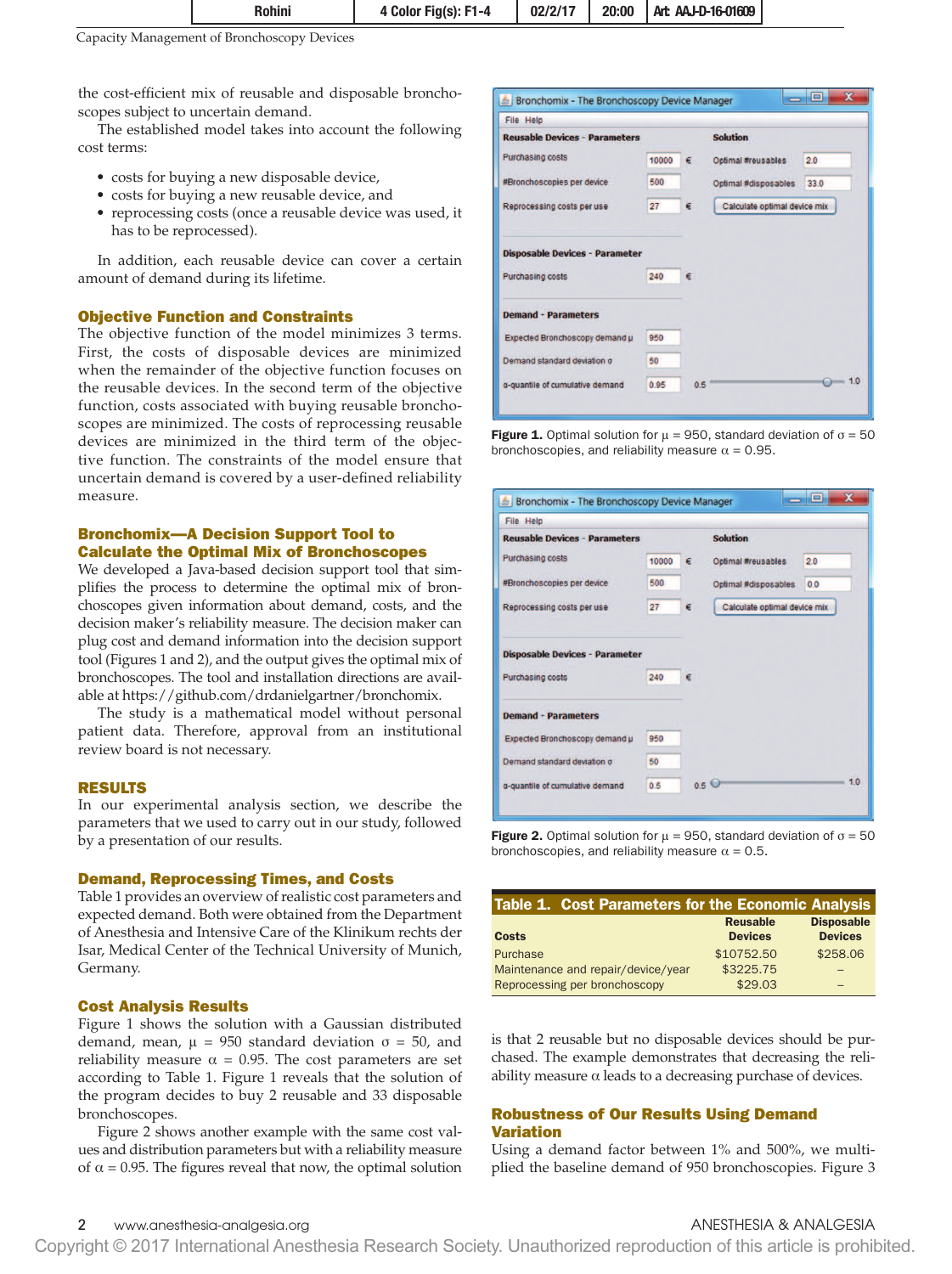| 02/2/17<br>4 Color Fig(s): F1-4<br>Rohini | 20:00   Art AAJ-D-16-01609 |
|-------------------------------------------|----------------------------|
|-------------------------------------------|----------------------------|

**Deterministic Demand Variation Experiments** 



Figure 3. Deterministic demand variation experiments depending on the percentage of initial demand.



Figure 4. Stochastic demand variation experiments depending on the percentage of initial demand and  $\sigma = 10\%$  of expected demand.

shows the demand variation experiments in the deterministic setting where, in the first instance, we ignore variability in demand. The calculations reveal that disposable bronchoscopy devices are eficient in small units, that is, if only 47 bronchoscopies are performed; however, the graph in particular shows that disposable bronchoscopy devices are used to demand ranges in which it is not yet eficient to buy a new device. In these cases, a mix of devices is beneicial and the mathematical model decides to cover capacity shortages with disposable devices. Finally, with a demand factor of 5 times the baseline demand, 10 reusable devices have to be purchased to be economically eficient.

In contrast, Figure 4 shows the demand variation experiments in the stochastic setting. The setting is similar to the one of Figure 3; however, we set  $α = 0.95$  and used a  $\sigma$  = 10% standard deviation of the demand. This means that, for example, when the demand factor is 50%, which means that  $\mu$  = 475 bronchoscopies are expected, then the standard deviation of demand comes up to  $\sigma$  = 47.5. When we compare both igures, Figure 4 shows more peaks as compared with the ones of Figure 3 that can be explained by the additional number of reusable devices that have to be purchased because of the risk-averse reliability measure paired with the demand variation.

#### **DISCUSSION**

In this article, a model and a decision support tool capable of calculating the optimal portfolio of reusable and disposable bronchoscopic devices with regard to costs is developed and presented. Previous studies, for example, in ureterorenoscopy<sup>9</sup> and fiberoptics<sup>2,6,7</sup> have been conducted to investigate similar questions. Because of geographic variations in pricing and reusability cycles, each type of endoscopic device deserves separate evaluation per country and hospital structure. Many of those studies are only applicable to the specific country or even hospital.

In these studies, for example, big variations between costs of an intubation using a disposable bronchoscopic device were observed. McCahon and Whynes<sup>7</sup> report potential savings of up to one-third of total costs by using a single-use device. In the study of Aïssou et al, $^8$  a cost saving of only 3% is reported, whereas Tvede et al<sup>2</sup> report  $15\%$  greater costs when using disposable bronchoscopic devices, which vanish when videoscopes are used. These studies mirror the fact that local prices, repair, and maintenance costs, as well as lifetime cycles of the devices can differ significantly. Another explanation for this high variability is the fact that teaching hospitals, for example, induce greater maintenance and repair costs<sup>6</sup> because of the lack of experience of the physicians using the equipment.

XXX 2017 • Volume XXX • Number XXX www.anesthesia-analgesia.org 3

Copyright © 2017 International Anesthesia Research Society. Unauthorized reproduction of this article is prohibited.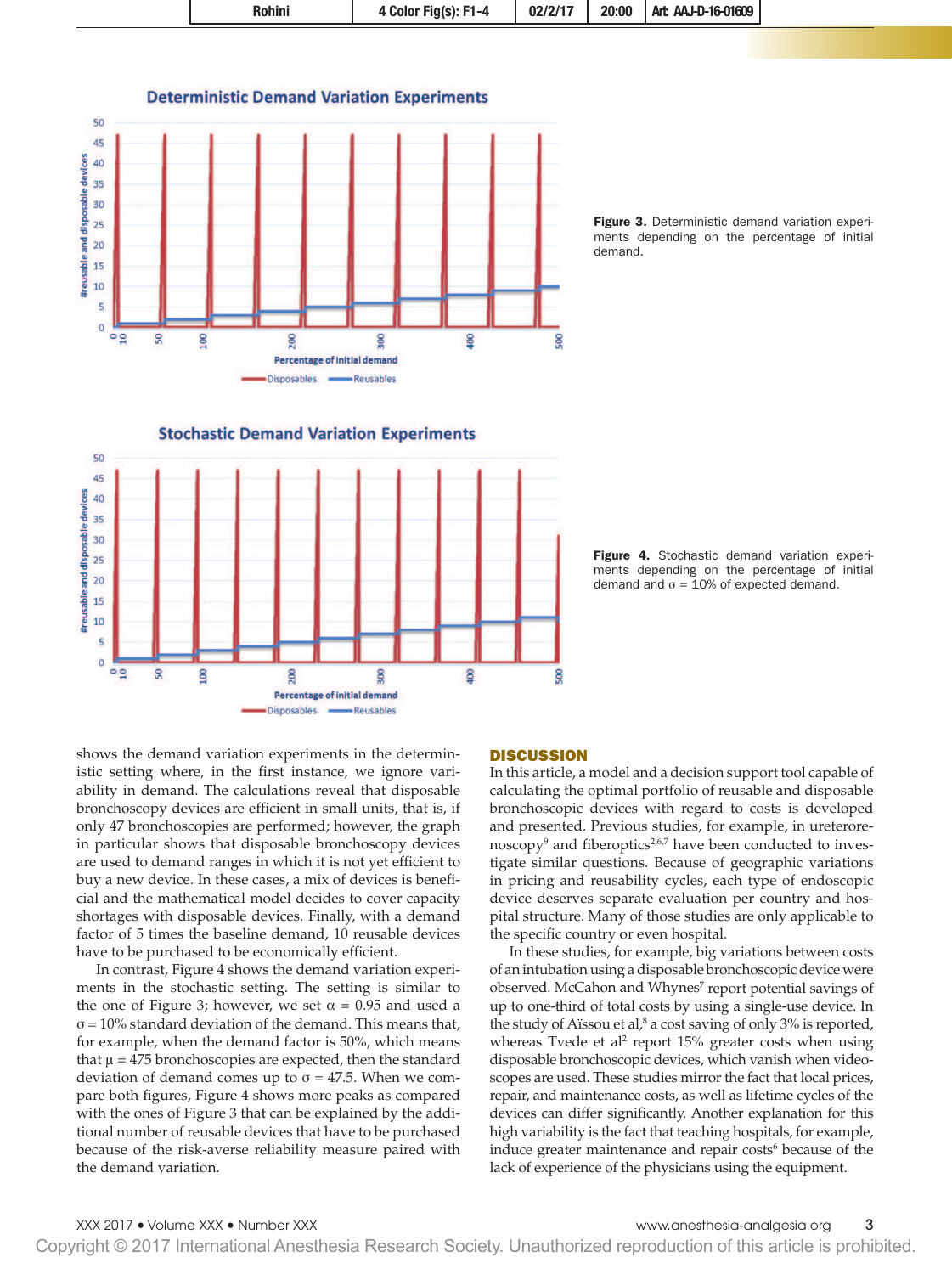| 02/2/17<br>Art AAJ-D-16-01609<br>20:00<br>Fig(s): F1-4<br>'ohin<br>. GOIOL FIG(S). . |
|--------------------------------------------------------------------------------------|
|--------------------------------------------------------------------------------------|

Capacity Management of Bronchoscopy Devices

We present a model that is generalizable. Physicians or hospital managers can enter their specific local prices as well as repair and maintenance costs into the model. To our knowledge, so far only studies have been conducted that compare the costs of exclusive use of either reusable or disposable device. Our model is capable of determining the cost-optimized mix of those 2 types of devices depending on the number of the bronchoscopies performed. Our experimental results reveal that, for hospitals performing only a small number of bronchoscopies per year, low demand variability paired with a low reliability measure, it can be advisable to solely employ single-use devices.

With an increasing number of bronchoscopies, increasing demand variability, and reliability measure, however, the mathematical model recommends the decision to buy reusable devices. An interesting observation is shown in Figures 3 and 4. When demand reaches certain intervals, the model decides to use a mix of reusable and disposable devices instead of buying an additional reusable device. Disposable devices can in certain intervals satisfy fractions of the demand.

Our study was performed on a strategic level. Perday demand for bronchoscopic devices easily can exceed average levels because of unpredictability as well as uncertainty in the need for bronchoscopic intervention. A tool for decision support in the short-term demand could be subject of further research which then should include peak demand during the day as well as sterilization and reprocessing times for the reusable device. Our study was performed under the assumption that disposable and reusable devices perform qualitatively similar to satisfy the requirements of the procedure. Piepho et al10 showed that disposable devices can facilitate the tracheal intubation in patients and manikins. A further case series proved the capability of the disposable device for tracheal intubation<sup>11</sup>; however, both articles indicate the lower optical quality of disposable devices. In practice, some situations can only be satisfied by a subset of specific devices or some physicians show preferences for specific devices. These issues, however, can be incorporated into our model by introducing subsets of devices and by ensuring that demand is covered by the different device types and physicians, resembling a matching problem.

#### CONCLUSIONS

The underlying study compares costs and availability of 2 entirely different bronchoscopic device systems. Procurement and reprocessing costs as well as uncertain demand are taken into account. It is shown that the purchase of a mix of disposable and reusable devices can pose a cost-eficient and demand-satisfying solution. Future research will consider the operational decision level allowing for intraday demand variation.

#### ACKNOWLEDGMENTS

We thank the entire team of the intensive care unit of Klinikum Rechts der Isar as well as Flavius Zima from the TUM School of Management's Technology and Management-Oriented Business Administration program for developing an early version of our model.

We are grateful to the editors' and the reviewers' comments that helped us to substantially improve our manuscript.

#### DISCLOSURES

**Name**: Günther M. Edenharter, MD.

**Contribution**: This author helped conduct the study, analyze the data, and write the manuscript. **Name**: Daniel Gartner, MS.

**Contribution**: This author helped conduct the study, analyze the data, and write the manuscript.

**Name**: Dominik Pförringer, MD.

**Contribution**: This author helped conduct the study, analyze the data, and write the manuscript.

**This manuscript was handled by**: Nancy Borkowski, DBA, CPA, FACHE, FHFMA.

#### TECHNICAL APPENDIX

The problem of planning the mix of single-use and reusable bronchoscopy devices is approached by using the following mathematical model: Procurement costs of disposable and reusable devices are denoted by  $p^d$  and  $p^r$ , respectively. We denote *c reprocess* as costs including sterilization and repair of reusable devices. The total number of bronchoscopies that can be performed with each reusable device is denoted by *n r* . We assume that demand is uncertain and follows a normal distribution with expected value μ and standard deviation σ. We denote demand by  $D(\mu, \sigma)$ . Furthermore, we denote  $\alpha$  as a reliability parameter. We introduce integer decision variables  $q^{net,r}, u^r, u^d \in \mathbb{N}$  that denote the (net) quantity how often reusable devices are used, and the number of reusable and disposable devices to be purchased, respectively. The decision model reads as

Minimize 
$$
p^d \cdot u^d + p^r \cdot u^r + q^{net,r} \cdot c^{reprocess}
$$
 (1)

Subject to

$$
P(q^{net,r} + u^d \ge D(\mu, \sigma)) \ge \alpha \tag{2}
$$

$$
n^r \cdot u^r - q^{net,r} \ge 0 \tag{3}
$$

$$
q^{net,r}, u^r, u^d \in \mathbb{N}
$$
 (4)

Objective function (1) minimizes 3 terms: First, the procurement costs of disposable devices are minimized. In the second term, costs associated with buying reusable bronchoscopes are minimized. Sterilization and repair costs of reusable devices are minimized in the third term of the objective function. Probabilistic constraints (2) ensure that the demand coverage is within the reliability measure α by considering the net number of reusable devices actually in use and the total number of disposable devices. The sum has to be greater than or equal to the demand. To plug in the model into a solver, we reformulated constraints (2) using the deterministic equivalent and used a Java-based lookup function to determine the α-quantile of the normal distribution with parameters μ and σ. Constraints (3) ensure that the quantity that reusable devices can cover is greater than or equal to the net quantity how often reusable devices are actually used. Definitions (4) are the decision variables and their domains.

## www.anesthesia-analgesia.org ANESTHESIA & ANALGESIA

Copyright © 2017 International Anesthesia Research Society. Unauthorized reproduction of this article is prohibited.